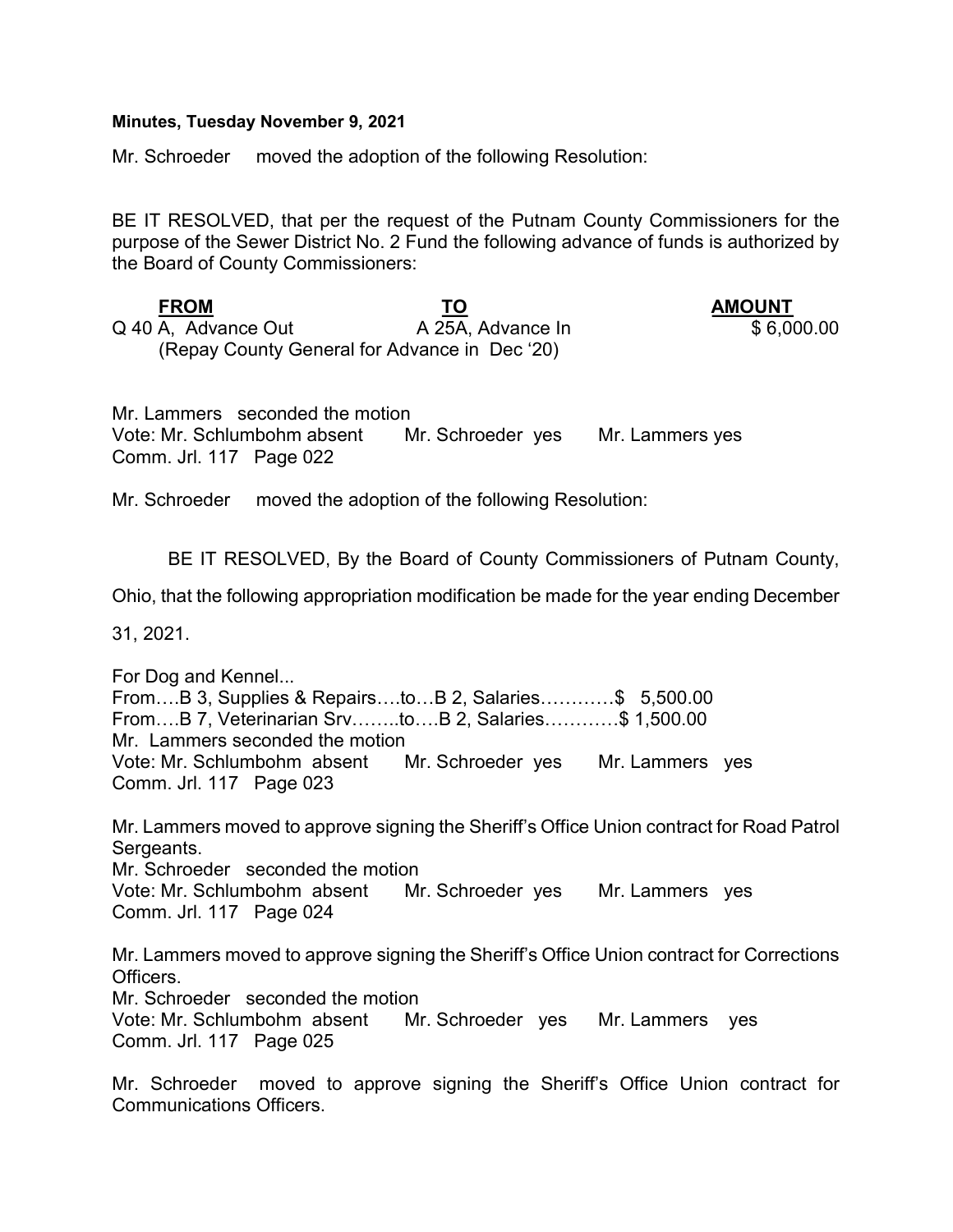Mr. Lammers seconded the motion

Vote: Mr. Schlumbohm absent Mr. Schroeder yes Mr. Lammers yes Comm. Jrl. 117 Page 026

Mr. Lammers moved to approve signing the Sheriff's Office Union contract for Road Patrol Deputies.

Mr. Schroeder seconded the motion Vote: Mr. Schlumbohm absent Mr. Schroeder yes Mr. Lammers yes Comm. Jrl. 117 Page 027

Mr. Schroeder moved to approve signing the Contract with Ottoville Mutual Telephone for using American Rescue Plan funds to improve the broadband infrastructure within Putnam County.

Mr. Lammers seconded the motion

Vote: Mr. Schlumbohm absent Mr. Schroeder yes Mr. Lammers yes Comm. Jrl. 117 Page 028-029

Mr. Lammers moved to approve signing the Contract with Kalida Telephone Co. for using American Rescue Plan funds to improve the broadband infrastructure within Putnam County.

Mr.Schroeder seconded the motion

Vote: Mr. Schlumbohm absent Mr. Schroeder yes Mr. Lammers yes Comm. Jrl. 117 Page 030-031

Mr. Schroeder moved the adoption of the following Resolution:

BE IT RESOLVED, By the Board of County Commissioners of Putnam County,

Ohio, that the following appropriation modification be made for the year ending December

31, 2021.

For Sheriff/Jail

From….4 B 11PE, Jail Part Time…..to….4 B 11PC, Professional Contracts………………..\$ 7,000.00

Mr. Lammers seconded the motion Vote: Mr. Schlumbohm absent Mr. Schroeder yes Mr. Lammers yes Comm. Jrl. 117 Page 032

## Now and Then Purchase orders

EMS…………..Purchase order 3816 County General…..Purchase order 43268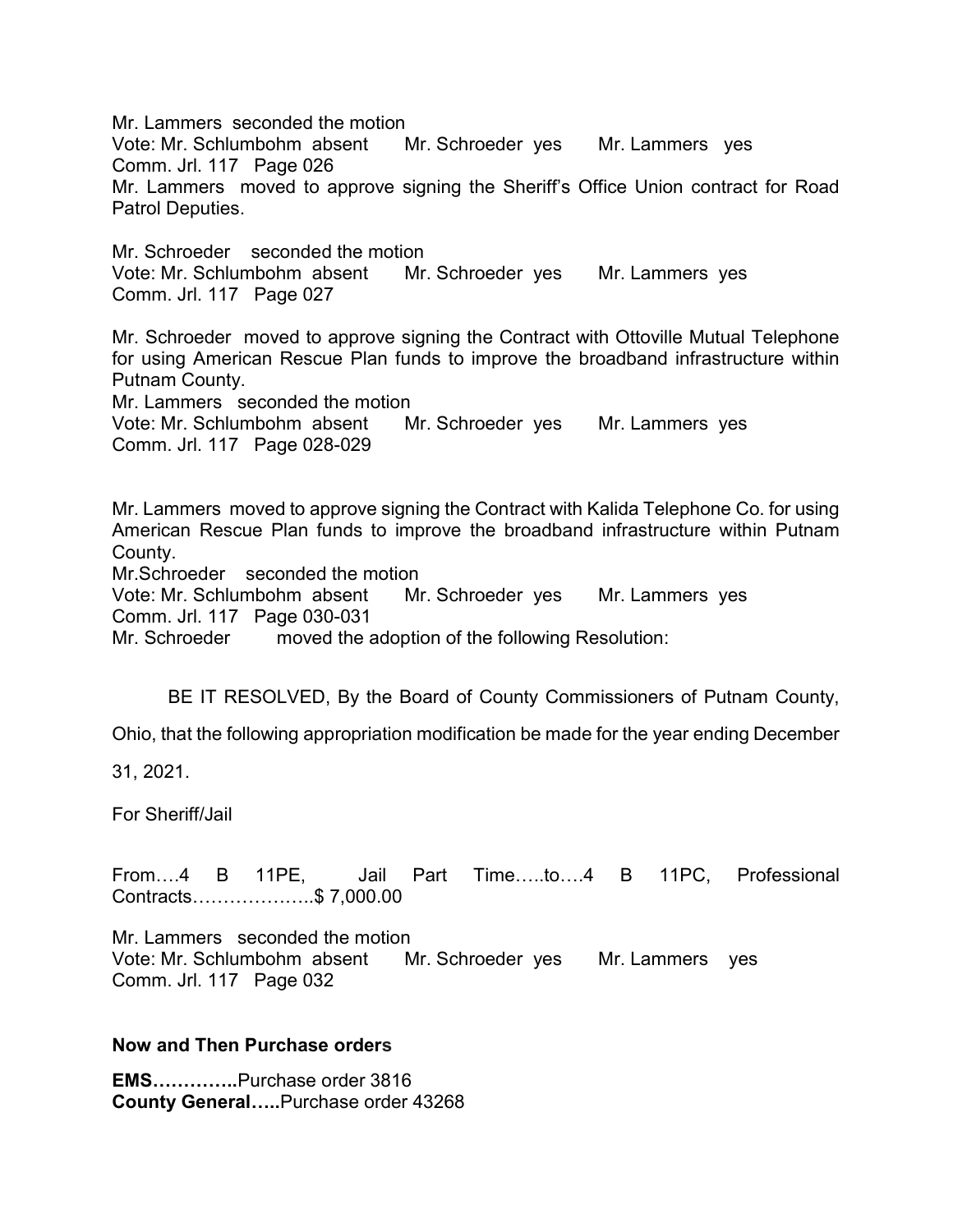Board of Elections……. purchase order 42828 E-911……………………..Purchase order 43111 Wireless 911…………….Purchase order 43114 Mr. Lammers moved to approve the then and now purchase orders. Mr. Schroeder seconded the motion.

Vote: Mr. Schlumbohm absent Mr. Schroeder yes Mr. Lammers yes Exceptions: Mr. Schlumbohm Mr. Schroeder none Mr. Lammers none Comm. Jrl. 117, Page 033

## Purchase orders and travel requests

Common Pleas…..Travel request for Keith Schierloh to attend the 2021 OCPJA Winter Conference in Dublin, OH Nov 30 –Dec 3, 2021 with expenses for mileage, lodging, meals, registration and parking totaling \$ 923.00.

County General…….Purchase order to Glandorf Lumber for wood for shelving at the Records bldg. for \$ 2404.81.

Mr. Schroeder moved to approve the purchase orders and travel requests. Mr. Lammers seconded the motion.

Vote: Mr. Schlumbohm absent Mr. Schroeder yes Mr. Lammers yes Exceptions: Mr. Schlumbohm Mr. Schroeder none Mr. Lammers none

Mr. Lammers called the meeting to order with Mr. Schroeder by reciting the Pledge of Allegiance.

A budget concern was received from the Sheriff's office regarding the increase in prices for supplies, groceries and equipment. The Commissioners are reviewing the current expenses for this year to confirm if there will be excess funds. Commissioners are looking to give them an increase of about 4% for these expenses for 2022.

The business agenda was held with Commissioners Schroeder and Lammers and Cindy Landwehr, Clerk.

The minutes from Thursday November 4, 2021 were reviewed and approved. Lori Rayle stopped in to inform the Commissioners of her scanning project that will be starting next week. She will have to make arrangements for the people to have access to the building after hours.

Amy Sealts and Rachelle Conine of the CIC and Suzy Wischmeyer met with Commissioners Schroeder and Lammers regarding the creation of a transportation improvement district, TID. Amy said they can have the documents prepared and to Gary to review for the creation of the Transportation Improvement District. The

Commissioners will have the option make any changes needed. The yearly budget that would be needed is not known. If the costs are minimal the Commissioners are willing to try it to see what the return on investment will be. If the amount of work becomes too much things may have to be changed. Amy does have projects lined up for the TID. The TID would be a partial funding source for some of these projects. Most projects do have multiple funding sources. The Commissioners want to know who will monitor the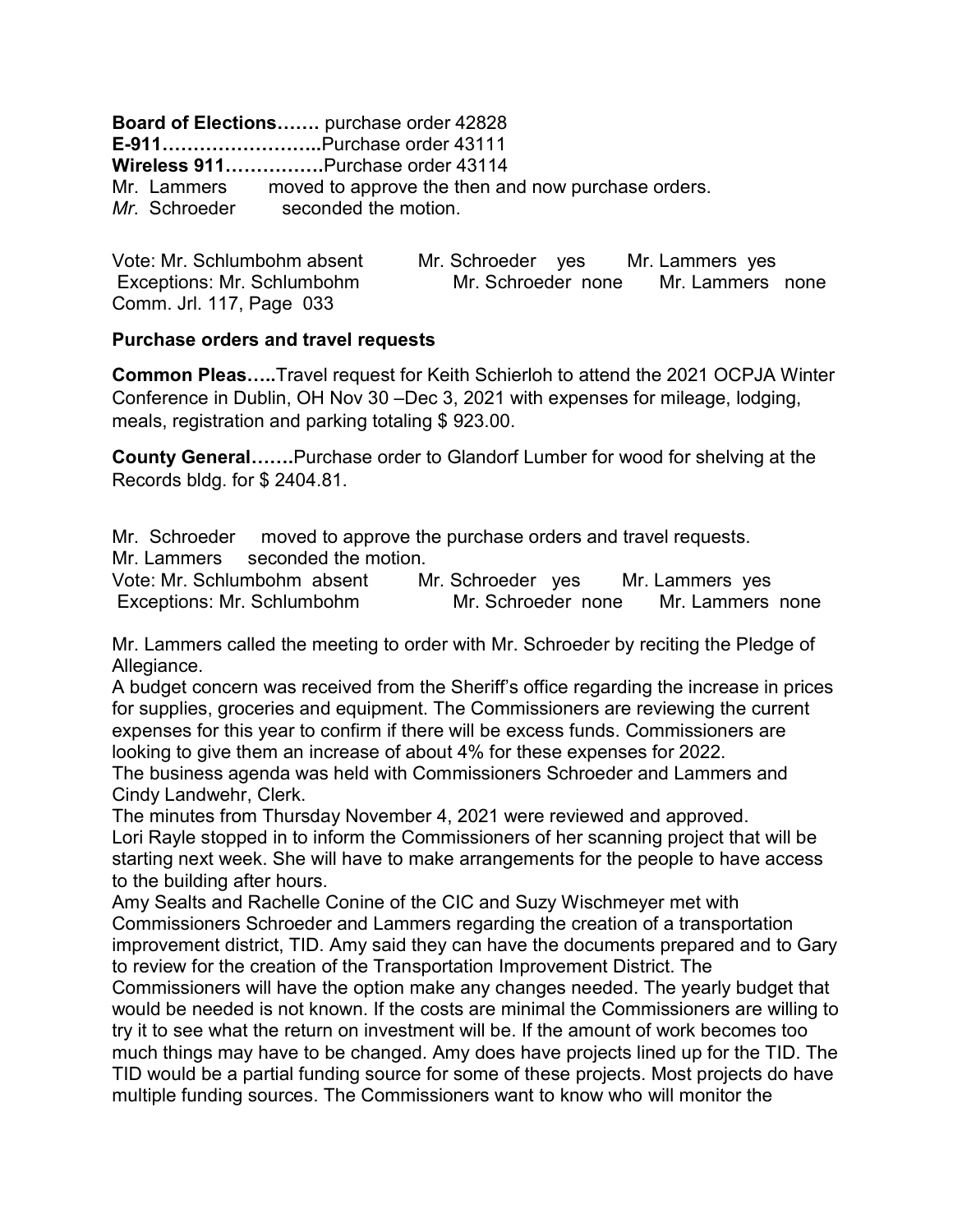projects. Who is responsible for tracking the funding and making the payments to contractors? Prevailing wage would also have to be monitored and checked. Will the TID board be responsible for any of this monitoring or would it fall under the responsibility of the Commissioners? Amy will get answers to all the questions. Putnam County would not need the same consulting as the communities with international airports the expenses should be much less.

Following up on the Workforce strategy. They are looking to fill the gaps in the workforce trying to match workers to employers to fill the available jobs. Suzy and the CIC are working and collaborating with the local employers to come up with a way to match up to employees with available jobs and coming up with some strategies. More communication is still needed. Justification of the position to coordinate with the businesses was submitted. The Commissioners want others to be involved in contributing funds also. Shelby County has a partnership in place that has a representative from Putnam County sitting on it, that is a good example of how to get set up. Amy and Suzy want to work together to get something done to make something happen. The CIC would like to get \$100,000 from the Commissioners. There are expenses needed for marketing and travel. The largest employers within the county were discussed. Whirlpool is the largest employer in Putnam County. Amy explained that one year will not show the results it would have to be in 3-5 years terms. Would this be a qualified ARP expense? The County will not have general fund money to contribute. Workforce it is believed should be a direct relation impacted by COVID so this should be an allowable ARP expense. With all the people who are high risk that are not comfortable to be out working now and the need to replace them within the workforce should be a direct impact from COVID. A letter will need to be written to request the use of the ARP funds for the expense and its relation to the result of COVID. They are looking for funding for a five-year plan. At the end of the five-year plan, they would like to secure future funding also. The need and the time frame for the letter to verify the expense was discussed. An inquiry of reimbursement of the fee from Montrose Group, for the preliminary plan to present, was asked about being a qualified ARP expense.

Mr. Lammers moved to adjourn for lunch.

Mr. Schroeder seconded the motion.

Vote Schlumbohm absent Schroeder yes Lammers yes

The Commissioners resumed session.

Nick and Janice Foppe met with Commissioners Schroeder and Lammers to discuss his Eagle Scout project of residing the Dairy Barn at the fairgrounds. Nick presented quotes for the materials he needs for the project. He will be replacing the soffit on both ends, installing metal siding and replacing the doors on the northside of the barn. Nick will be doing the labor. Nick wanted the approval of the Commissioners so he can present the project to the Eagle board and start fundraising. The Commissioners approve of the project. Nick must complete the project in less than a year before he turns 18. Commissioner Schroeder proposed putting up a sign to identify it as an Eagle Scout project. Nick will be back to talk to the Commissioners when he has his fundraising started.

Mr. Lammers moved to adjourn for the day. Mr. Schroeder seconded the motion.